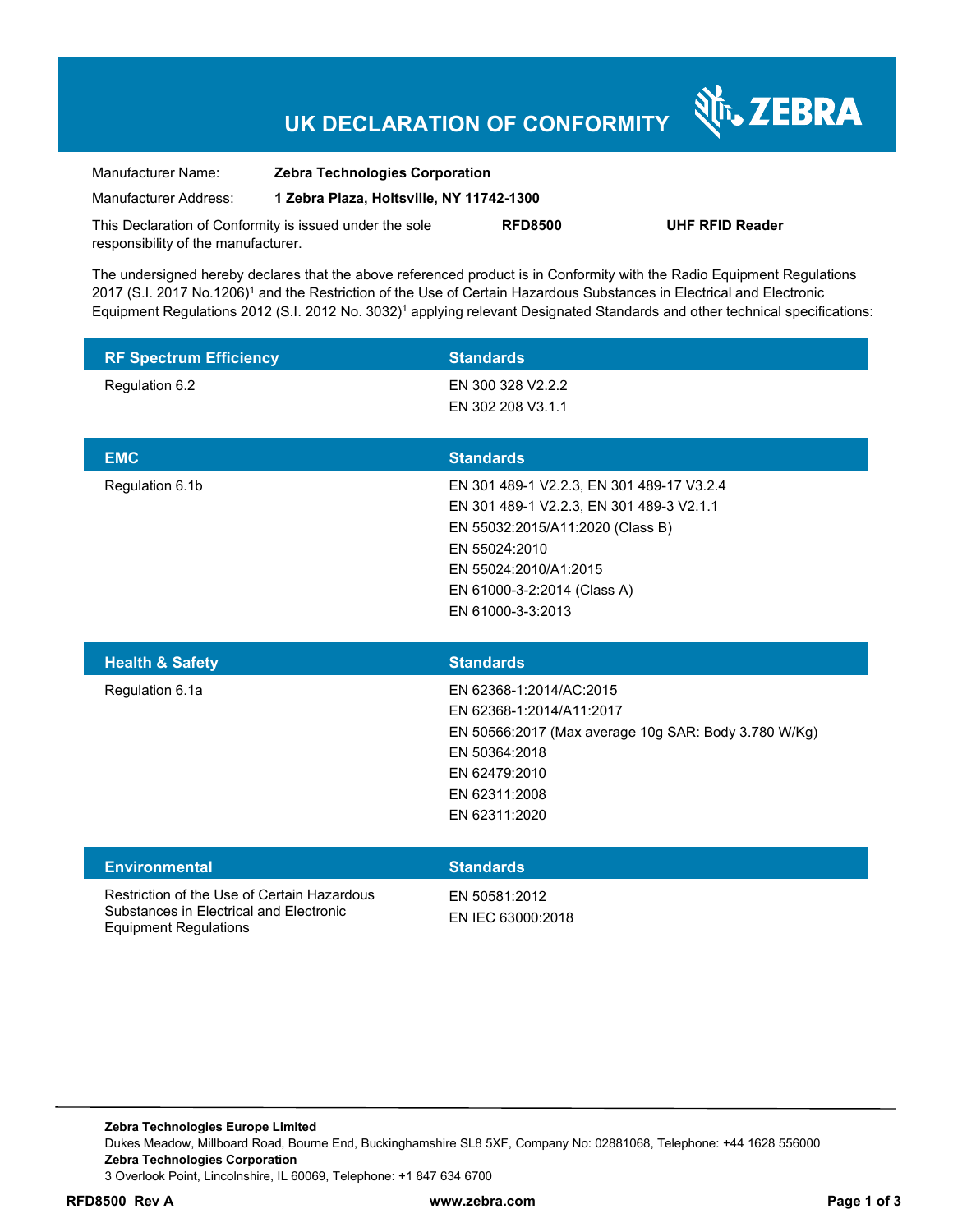## **UK DECLARATION OF CONFORMITY**



With regard to the Radio Equipment Regulations 2017 (S.I. 2017 No.1206)<sup>1</sup>, the conformity assessment procedure referred to in regulation 41(4)(a) and detailed in Schedule 2 has been followed.

 $^{\rm 1}$  As amended by applicable EU withdrawal legislation implemented at the time of issuing this declaration

#### **Signed on behalf of Zebra Technologies Corporation**

*(Signature of authorized person)* Marco Belli Rev: A Alexander Communication of the Communication of the Communication of the Communication of the Communication of the Communication of the Communication of the Communication of the Communication of the Comm Sr. Manager, Regulatory Date: 18 October 2021 Place: Bourne End, UK